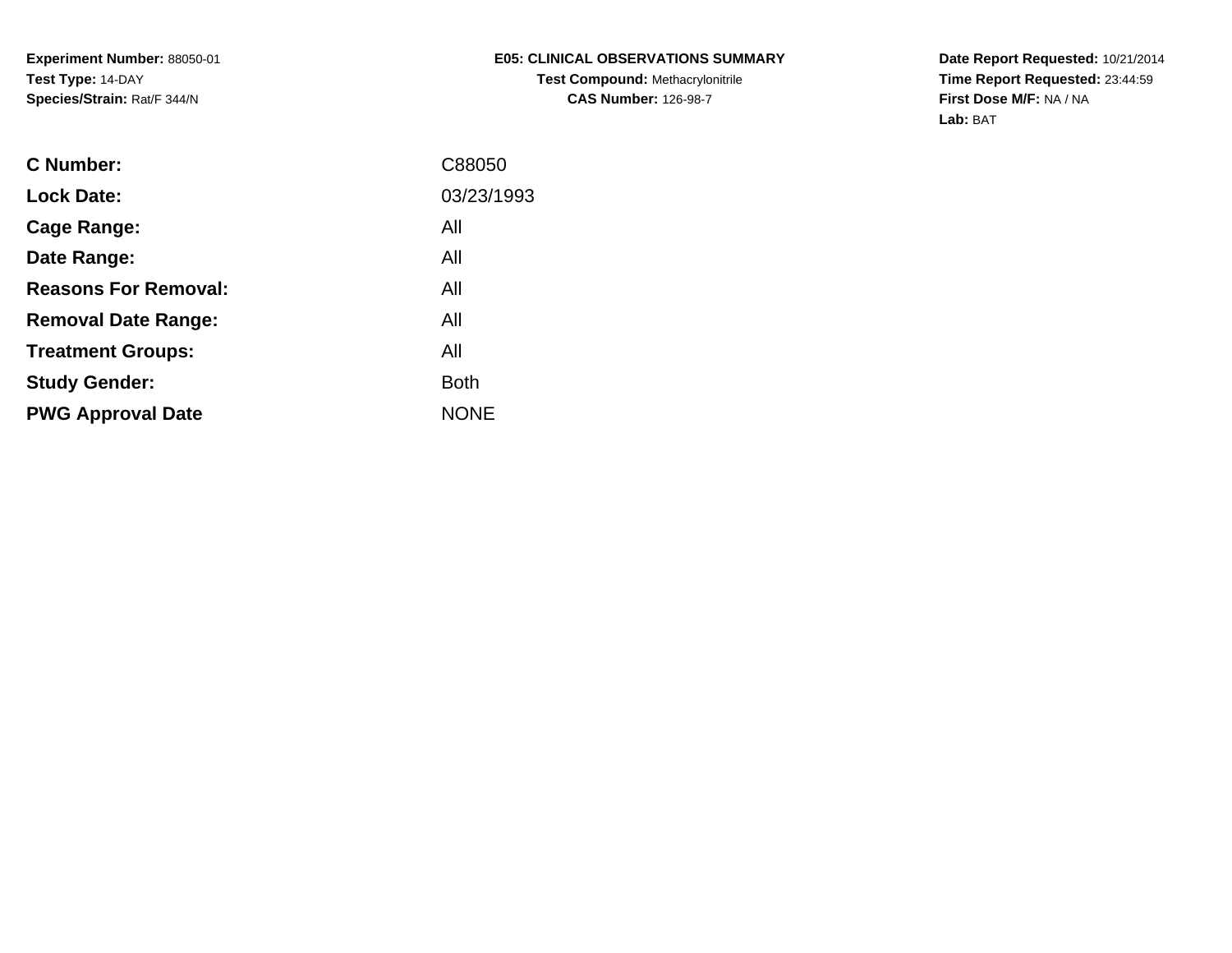**Date Report Requested:** 10/21/2014**Time Report Requested:** 23:44:59**First Dose M/F:** NA / NA**Lab:** BAT

**SEX :MALE WEEK: 3**

| <b>OBSERVATIONS</b> | $0$ G/L         |               | 0.3 G/L         |        | $0.6$ G/L       |               | $1.2$ G/L       |               |
|---------------------|-----------------|---------------|-----------------|--------|-----------------|---------------|-----------------|---------------|
|                     | <b>CURRENT*</b> | TOTAL+        | <b>CURRENT*</b> | TOTAL+ | <b>CURRENT*</b> | TOTAL+        | <b>CURRENT*</b> | <b>TOTAL+</b> |
| Nasal/Eye Discharge | 0/0             | 1/5           | 0/0             | 0/5    | 0/0             | 3/5           | 0/0             | 4/5           |
|                     |                 | <b>DAY 11</b> |                 |        |                 | <b>DAY 11</b> |                 | DAY 4         |
| <b>Ruffled Fur</b>  | 0/0             | 0/5           | 0/0             | 0/5    | 0/0             | 2/5           | 0/0             | 3/5           |
|                     |                 |               |                 |        |                 | <b>DAY 11</b> |                 | <b>DAY 11</b> |
| Thin                | 0/0             | 0/5           | 0/0             | 0/5    | 0/0             | 0/5           | 0/0             | 0/5           |

\* ANIMALS WITH OBSERVATION IN CURRENT PERIOD / TOTAL ANIMALS OBSERVED IN CURRENT PERIOD (WITHIN 7 DAYS OF RUN DATE)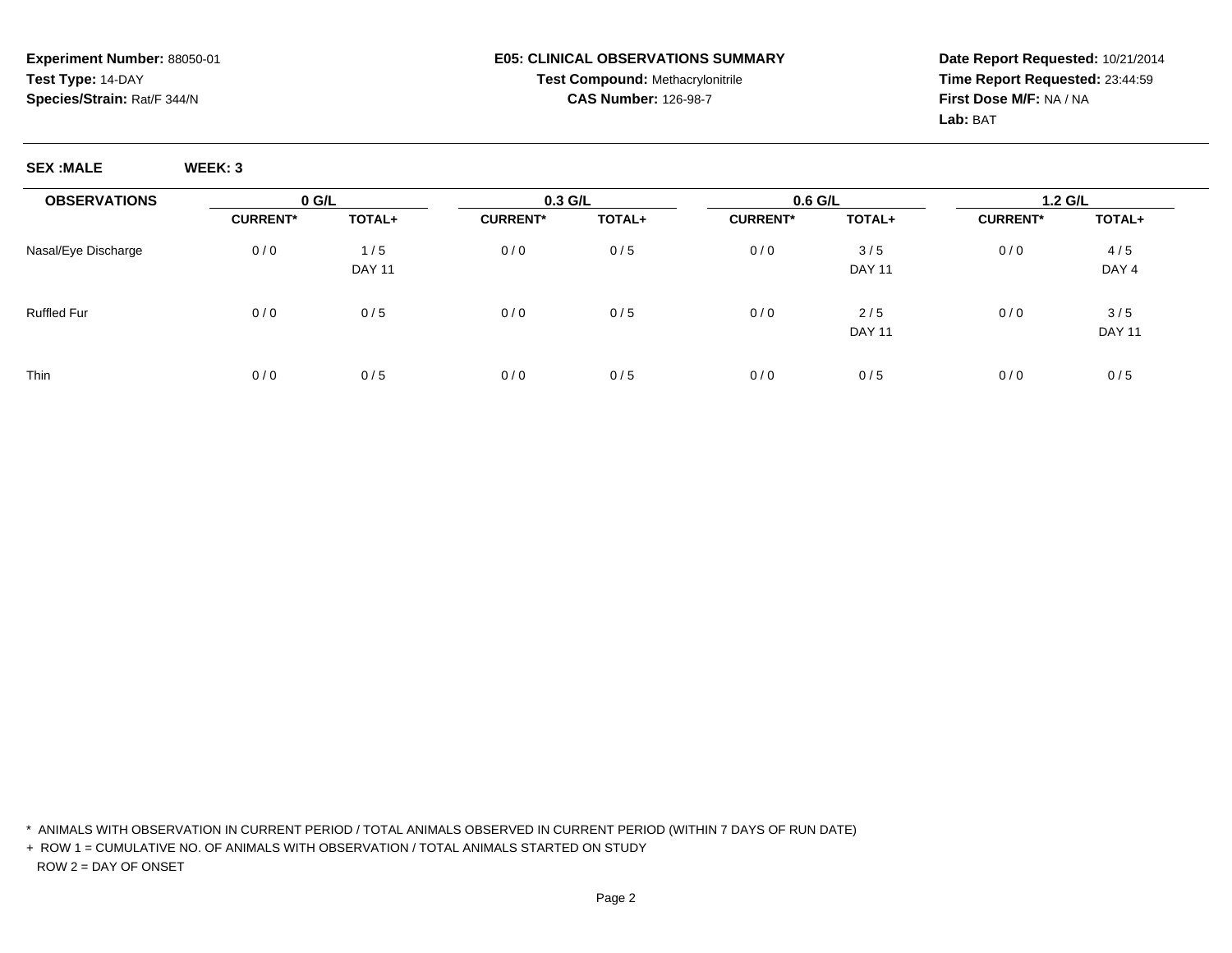**Date Report Requested:** 10/21/2014**Time Report Requested:** 23:44:59**First Dose M/F:** NA / NA**Lab:** BAT

**SEX :MALE WEEK: 3**

| <b>OBSERVATIONS</b> | 2.4 G/L         |                  | 4.8 G/L         |                  |  |
|---------------------|-----------------|------------------|-----------------|------------------|--|
|                     | <b>CURRENT*</b> | TOTAL+           | <b>CURRENT*</b> | TOTAL+           |  |
| Nasal/Eye Discharge | 0/0             | 5/5              | 0/0             | 5/5              |  |
|                     |                 | DAY <sub>6</sub> |                 | DAY 2            |  |
| <b>Ruffled Fur</b>  | 0/0             | 5/5              | 0/0             | 5/5              |  |
|                     |                 | <b>DAY 10</b>    |                 | <b>DAY 10</b>    |  |
| Thin                | 0/0             | 5/5              | 0/0             | 5/5              |  |
|                     |                 | DAY 8            |                 | DAY <sub>4</sub> |  |

\* ANIMALS WITH OBSERVATION IN CURRENT PERIOD / TOTAL ANIMALS OBSERVED IN CURRENT PERIOD (WITHIN 7 DAYS OF RUN DATE)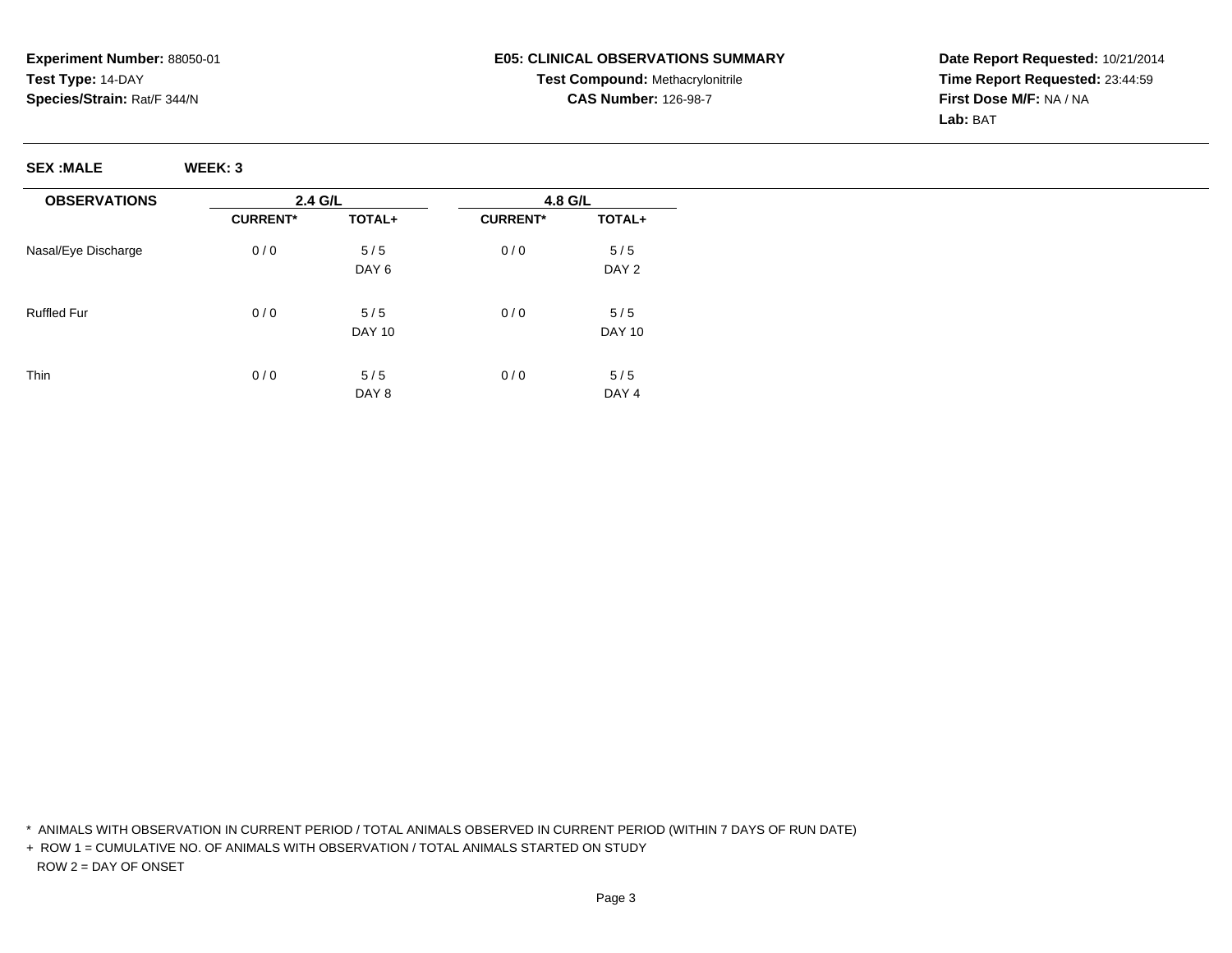**Experiment Number:** 88050-01**Test Type:** 14-DAY**Species/Strain:** Rat/F 344/N

**E05: CLINICAL OBSERVATIONS SUMMARYTest Compound:** Methacrylonitrile**CAS Number:** 126-98-7

\*\*\*END OF MALE DATA\*\*\*

**Date Report Requested:** 10/21/2014**Time Report Requested:** 23:44:59**First Dose M/F:** NA / NA**Lab:** BAT

\* ANIMALS WITH OBSERVATION IN CURRENT PERIOD / TOTAL ANIMALS OBSERVED IN CURRENT PERIOD (WITHIN 7 DAYS OF RUN DATE)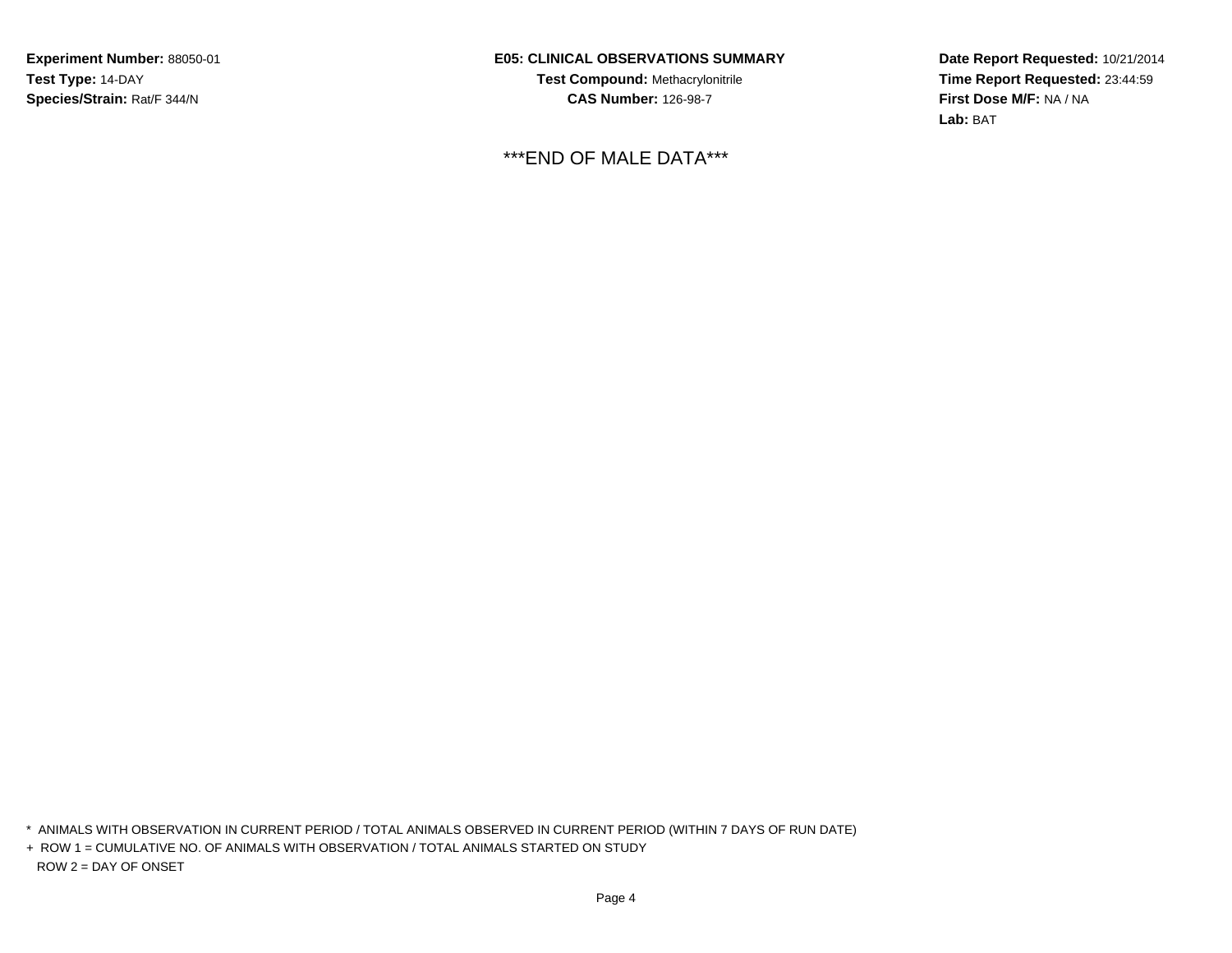**Date Report Requested:** 10/21/2014**Time Report Requested:** 23:44:59**First Dose M/F:** NA / NA**Lab:** BAT

**SEX :FEMALE WEEK: 3**

| <b>OBSERVATIONS</b> | $0$ G/L         |                  | $0.3$ G/L       |        | $0.6$ G/L       |               | $1.2$ G/L       |        |  |
|---------------------|-----------------|------------------|-----------------|--------|-----------------|---------------|-----------------|--------|--|
|                     | <b>CURRENT*</b> | TOTAL+           | <b>CURRENT*</b> | TOTAL+ | <b>CURRENT*</b> | TOTAL+        | <b>CURRENT*</b> | TOTAL+ |  |
| Nasal/Eye Discharge | 0/0             | 2/5              | 0/0             | 3/5    | 0/0             | 4/5           | 0/0             | 4/5    |  |
|                     |                 | DAY <sub>6</sub> |                 | DAY 2  |                 | DAY 2         |                 | DAY 2  |  |
| <b>Ruffled Fur</b>  | 0/0             | 0/5              | 0/0             | 0/5    | 0/0             | 1/5           | 0/0             | 0/5    |  |
|                     |                 |                  |                 |        |                 | <b>DAY 10</b> |                 |        |  |
| <b>Thin</b>         | 0/0             | 0/5              | 0/0             | 0/5    | 0/0             | 0/5           | 0/0             | 0/5    |  |
|                     |                 |                  |                 |        |                 |               |                 |        |  |

\* ANIMALS WITH OBSERVATION IN CURRENT PERIOD / TOTAL ANIMALS OBSERVED IN CURRENT PERIOD (WITHIN 7 DAYS OF RUN DATE)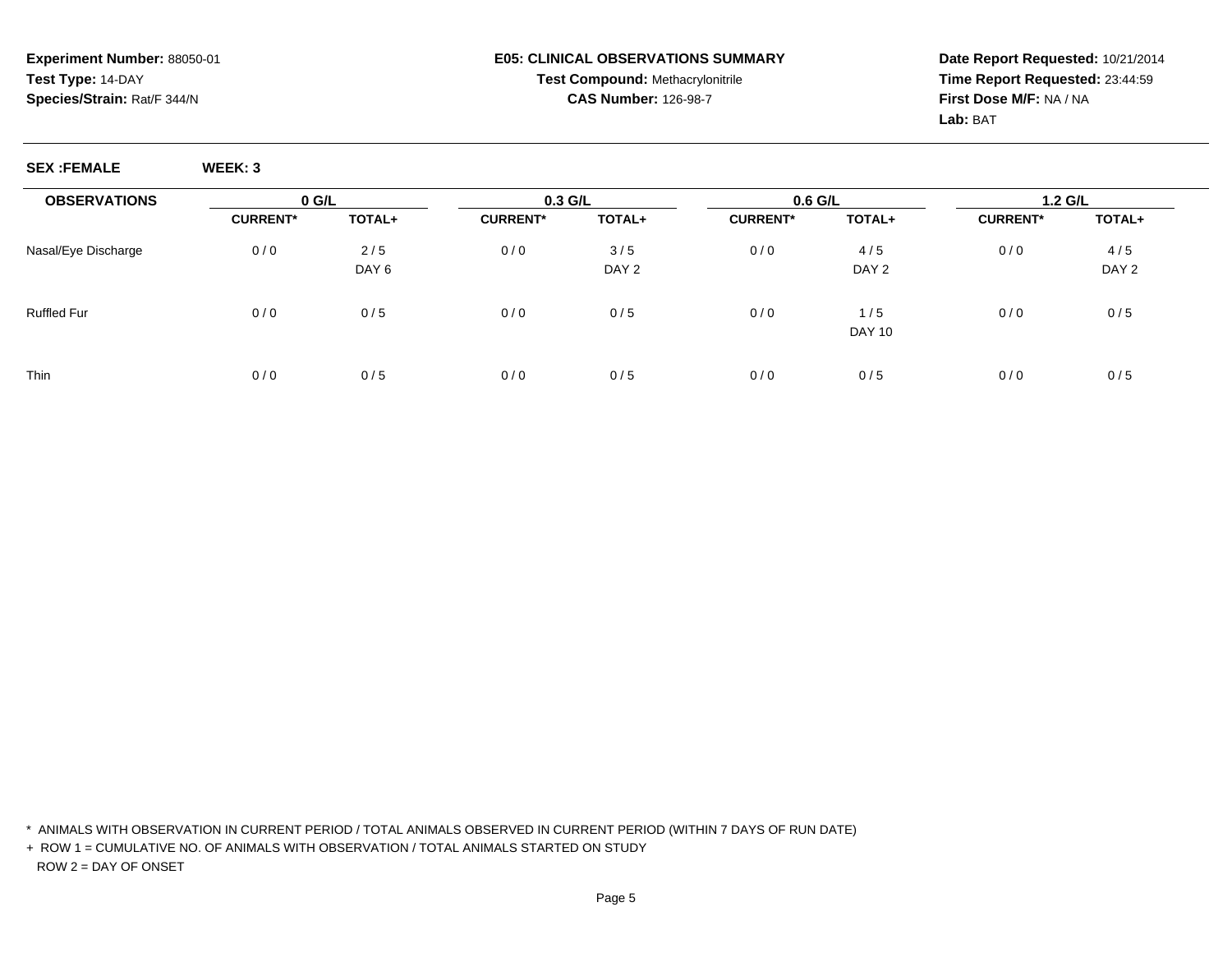**Date Report Requested:** 10/21/2014**Time Report Requested:** 23:44:59**First Dose M/F:** NA / NA**Lab:** BAT

**SEX :FEMALE WEEK: 3**

| <b>OBSERVATIONS</b> | 2.4 G/L         |                  | 4.8 G/L         |        |  |
|---------------------|-----------------|------------------|-----------------|--------|--|
|                     | <b>CURRENT*</b> | TOTAL+           | <b>CURRENT*</b> | TOTAL+ |  |
| Nasal/Eye Discharge | 0/0             | 5/5              | 0/0             | 4/5    |  |
|                     |                 | DAY 2            |                 | DAY 2  |  |
| <b>Ruffled Fur</b>  | 0/0             | 0/5              | 0/0             | 5/5    |  |
|                     |                 |                  |                 | DAY 9  |  |
|                     |                 |                  |                 |        |  |
| Thin                | 0/0             | 5/5              | 0/0             | 5/5    |  |
|                     |                 | DAY <sub>8</sub> |                 | DAY 8  |  |

\* ANIMALS WITH OBSERVATION IN CURRENT PERIOD / TOTAL ANIMALS OBSERVED IN CURRENT PERIOD (WITHIN 7 DAYS OF RUN DATE)